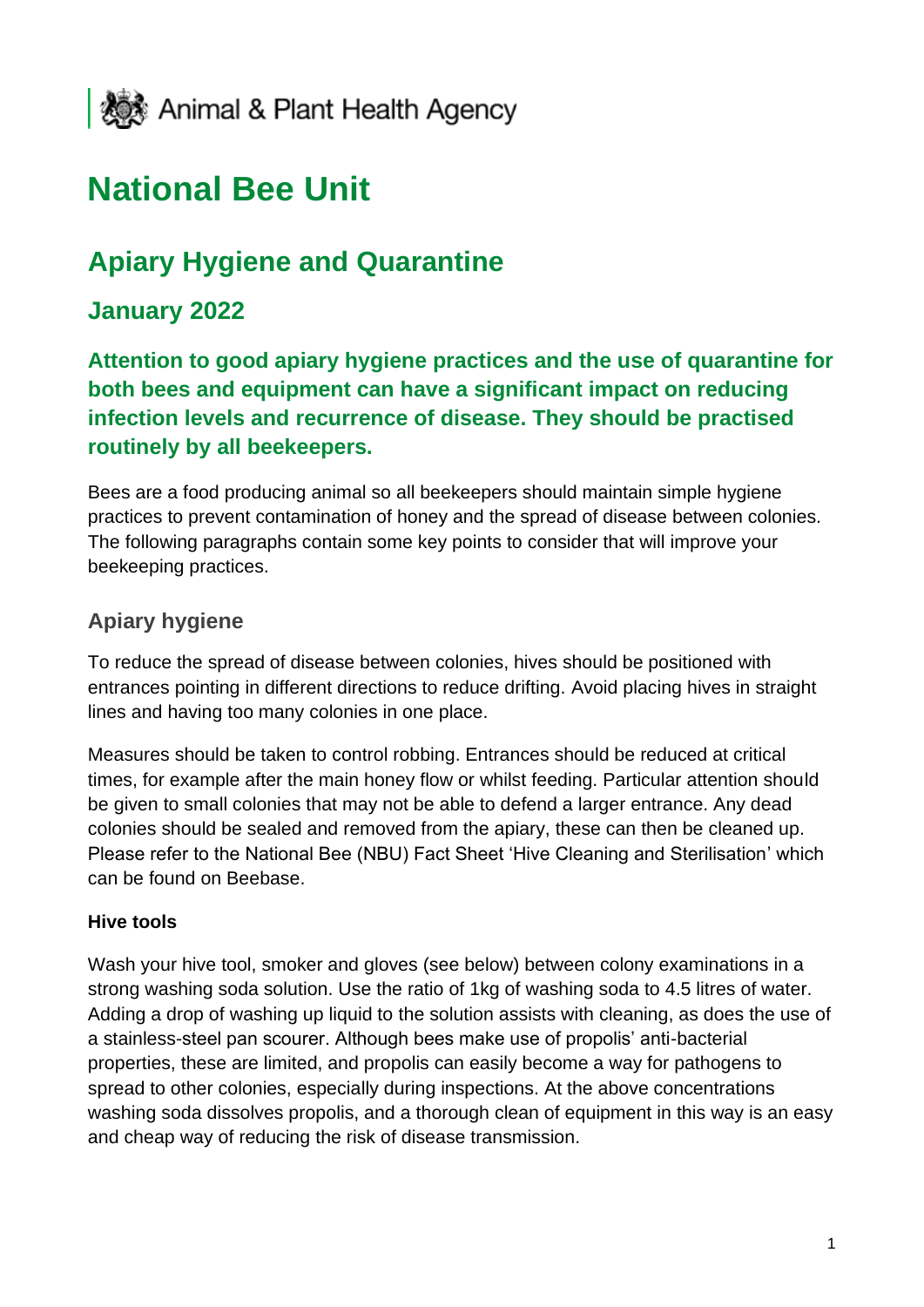#### **Gloves**

If you wear gloves to examine bees avoid those made of leather as they are difficult to keep clean. They can also become tough and make it difficult to pick up frames with ease, often leading to the jolting of frames and squashing of bees.

A better alternative is to use washing up gloves or disposable nitrile gloves. They can be cleaned in washing soda solution between colony examinations along with your hive tool. They can also be changed between apiaries, so act as a good tool for barrier management. They give better 'feel' and make jarring of the bees less of a problem, so the bees are less stressed.

#### **Smoker**

These are difficult to clean, however the barrel is not a problem as it gets hot enough to kill disease pathogens. The bellows can be scrubbed using a washing soda solution, again between apiaries as a minimum. The bellows can also be covered using disposable shower/boot covers to assist in biosecurity.

#### **Bee suit**

Although the risk of disease spread by a dirty bee suit is low, they should be washed regularly particularly if honey is spilt onto the suit. It also removes the pheromone left after a bee has stung the material, thus reducing the risk of encouraging stings on your next visit.

Always follow the washing instructions attached to the garment. To protect the veil, it should be folded into the body of the suit and then zipped in, if it is the fencing type. To assist with cleaning, washing soda can be added to the wash or used to soak the suit beforehand.

#### **Replacing old combs**

Old brood combs carry pathogen loads, increasing with age and use. Exchanging old comb for new foundation has a significant impact on reducing disease incidence.

Super comb also carries a pathogen load, although not to the same degree. As a result, they should be exchanged regularly but not necessarily at the same frequency as brood comb, unless they have contained brood or there is a significant disease problem. Another benefit is that new super comb often holds more honey than old comb. Even if they have never been used for brood rearing, old comb can lose storage capacity through being damaged during extraction, or by becoming clogged with pollen or crystallized honey.

Details of exchanging combs can be found in textbooks and in the (NBU) Fact Sheet 'Replacing Old Brood Comb' which can be found on Beebase.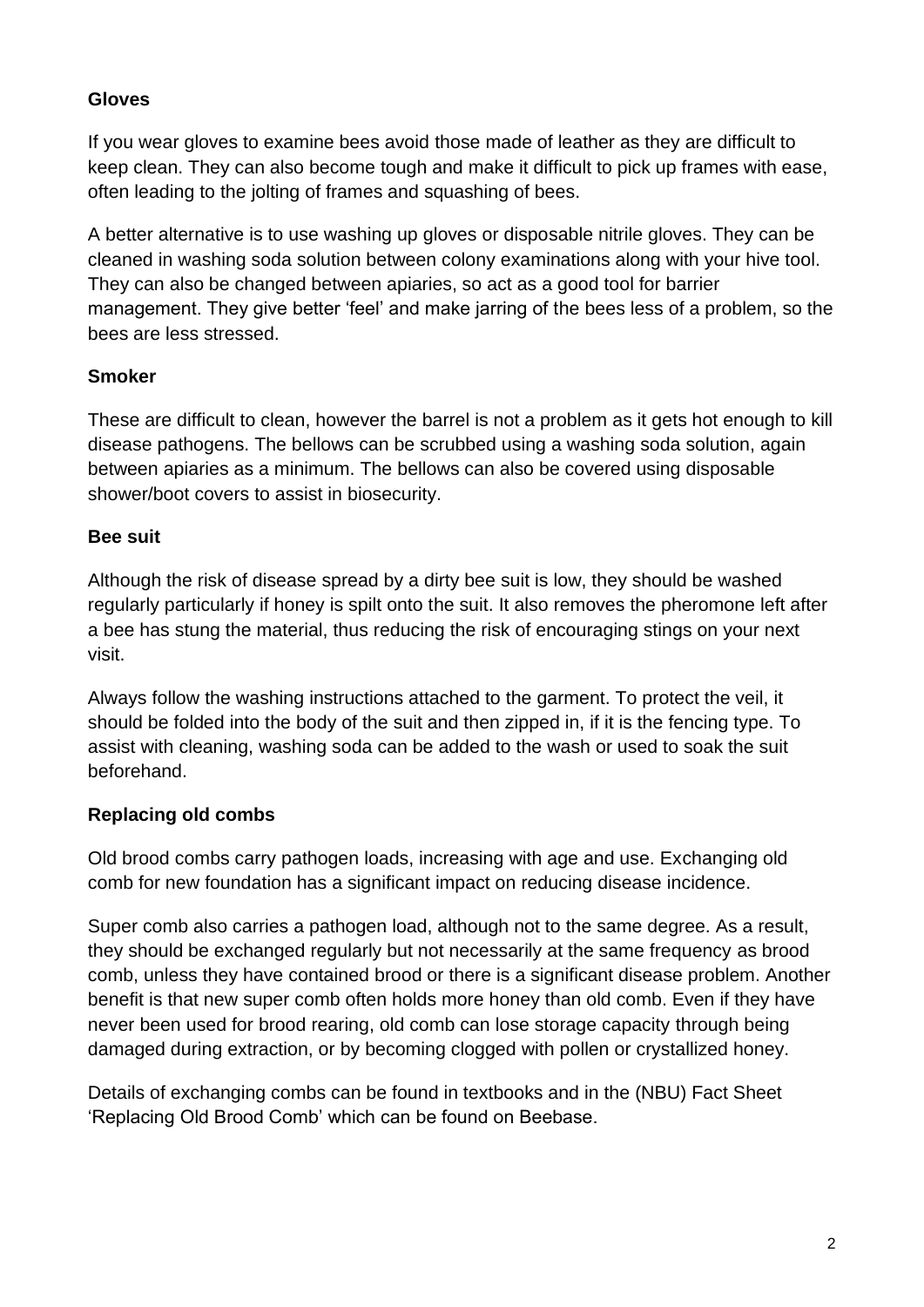#### **Hive boxes and hive parts**

Brood boxes and supers should be cleaned regularly. Propolis and wax should be scraped off the surfaces.

Wooden boxes can be sterilised by lightly scorching the interior with a blowtorch. Polystyrene boxes and plastic hive parts can be sterilised by submerging them in a 0.5% sodium hypochlorite (found in household bleach) solution for twenty minutes after they have been scraped and scrubbed to remove as much surface debris as possible. Some beekeepers use washing soda solution to clean boxes and hive parts as a strong solution helps to dissolve propolis.

Please refer to the NBU Fact Sheet 'Hive Cleaning and Sterilisation' which can be found on Beebase.

#### **Contamination of honey**

Honey supers should never be placed directly on the ground, but instead should be rested on an upturned roof or on a suitable stand. This is due to the risk of contamination of the honey from botulinum spores from the soil.

When using medicines or treatments in bee colonies, only use approved products. Again, to avoid contamination, the instructions on the label should always be followed.

Generally, treatments should not be applied if supers are on the colony. Please refer to the NBU Fact Sheet 'Bee Medicines' which can be found on Beebase.

## **Quarantine practices**

#### **Equipment**

When disease is a problem or the apiary is at high risk, then keeping equipment such as queen excluders, supers, brood boxes and frames/combs etc for the sole use of a colony has significant benefits. It is a good tool for barrier management as it helps prevent the spread of disease and introduction to other colonies.

#### **Brood comb**

Restrict movement. Moving brood combs between colonies carries a high risk of spreading disease. It is a major cause of disease increase when the beekeeper fails to recognize the signs of disease, which can be particularly difficult when at its early stages. Many beekeepers move frames of eggs to confirm if a colony is queen right. If this is done, it is best to maintain a written record, or only exchange brood with the adjacent hive. Exchanging comb between apiary sites holds a high risk of spreading disease from one area to another.